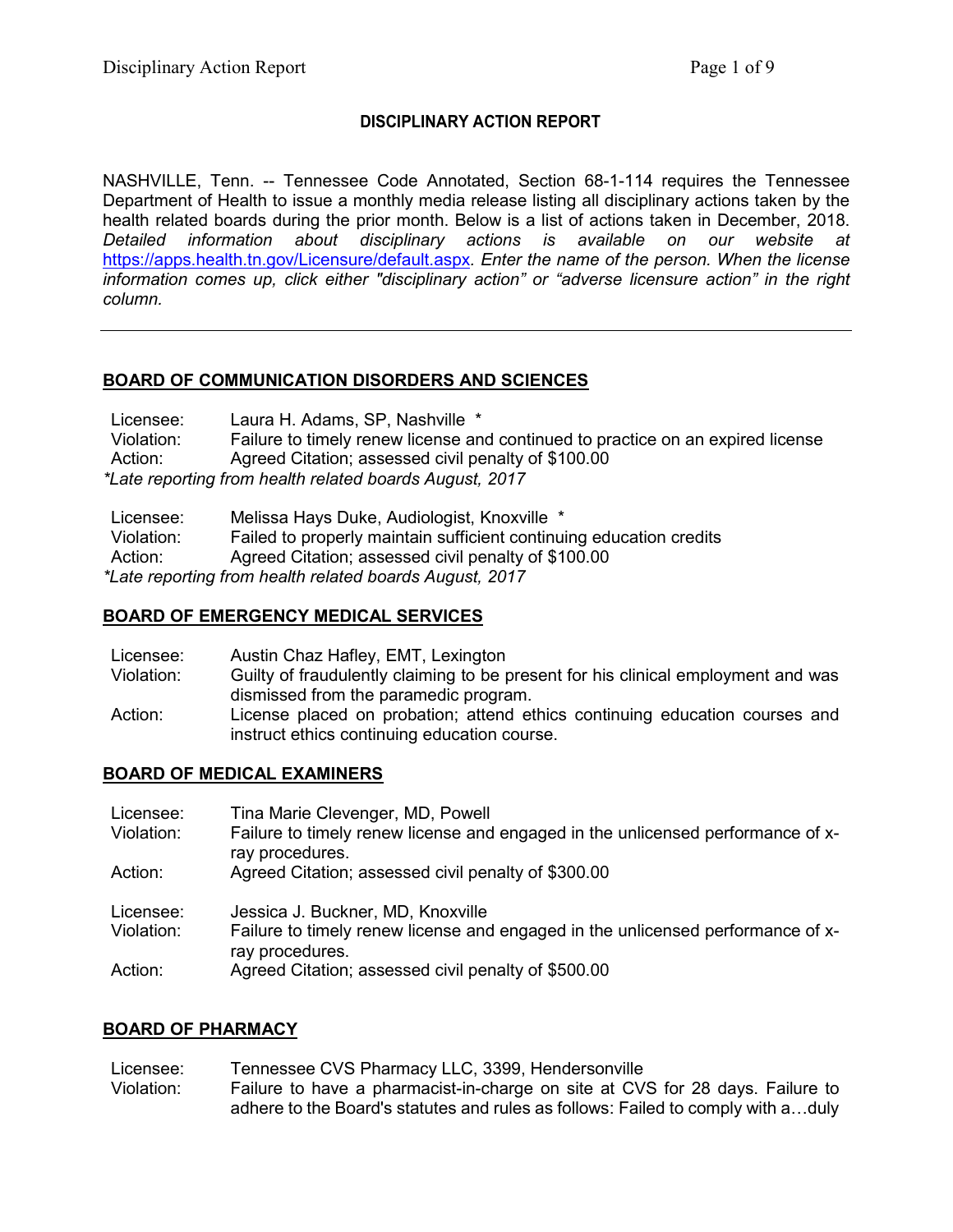promulgated rule of the board [.];It shall be the responsibility of the person, partnership, firm, or corporation holding a pharmacy practice site license issued pursuant to T.C.A. § 63-10-306 to notify the Board immediately of: the resignation, removal, or death of the pharmacist in charge named in the application for license (or successor pharmacist in charge).

Action: Assessed civil penalty of \$50.00

Licensee: Tennessee CVS Pharmacy LLC, 6438, Springfield

- Violation: Failure to have a pharmacist-in-charge on site at CVS for 9 days. Failure to adhere to the Board's statutes and rules as follows: Failed to comply with a…duly promulgated rule of the board[.]; It shall be the responsibility of the person, partnership, firm, or corporation holding a pharmacy practice site license issued pursuant to T.C.A. § 63-10-306 to notify the Board immediately of: the resignation, removal, or death of the pharmacist in charge named in the application for license (or successor pharmacist in charge).
- Action: Assessed civil penalty of \$50.00

Licensee: Tennessee CVS Pharmacy LLC, 7144, Bartlett

- Violation: Failure to report a change in the status of the pharmacist-in-charge on site at CVS which began in February 2016 and ended in March of 2017. Failure to adhere to the Board's statutes and rules as follows: Failed to comply with a…duly promulgated rule of the board [.]; It shall be the responsibility of the person, partnership, firm, or corporation holding a pharmacy practice site license issued pursuant to T.C.A. § 63-10-306 to notify the Board immediately of: the resignation, removal, or death of the pharmacist in charge named in the application for license (or successor pharmacist in charge).
- Action: Assessed civil penalty of \$650.00

Licensee: Jennifer Lynn Ellison, RT, Tazewell

Violation: Failure to adhere to the Board's statutes and rules as follows; Respondent violated the following laws: It is unlawful for any person, firm or corporation to possess, sell, barter or give away any drug known as legend drugs…except upon the written prescription of a duly licensed physician, certified physician's assistant, nurse…who is rendering service under the supervision, control and responsibility of a licensed physician…a dentist, an optometrist…or a veterinarian, and compounded or dispensed by a duly registered pharmacist. It is unlawful for any person, firm or corporation to obtain or attempt to obtain a legend drug, or to procure to attempt to procure the administration of a legend drug, by fraud, deceit, misrepresentation, subterfuge, forgery, alteration of a prescription, by the concealment of material fact, or by the use of a false name or address. It is unlawful for any person to have in such person's possession, any drug herein defined or enumerated, without the same having been prescribed by a duly licensed physician, certified physician assistant, dentist, optometrist…or veterinarian, and having been dispensed by a pharmacy duly licensed and registered in this state, unless such person was a resident of another state and had the prescription therefore filled by a duly licensed and registered pharmacist of such other state. It is unlawful for any person knowingly or intentionally to: Acquire or obtain, or attempt to acquire or attempt to obtain, possession of controlled substance by misrepresentation, fraud, forgery, deception or subterfuge. It is unlawful for any person knowingly or intentionally to acquire or obtain, or attempt to acquire or obtain, possession of a controlled substance by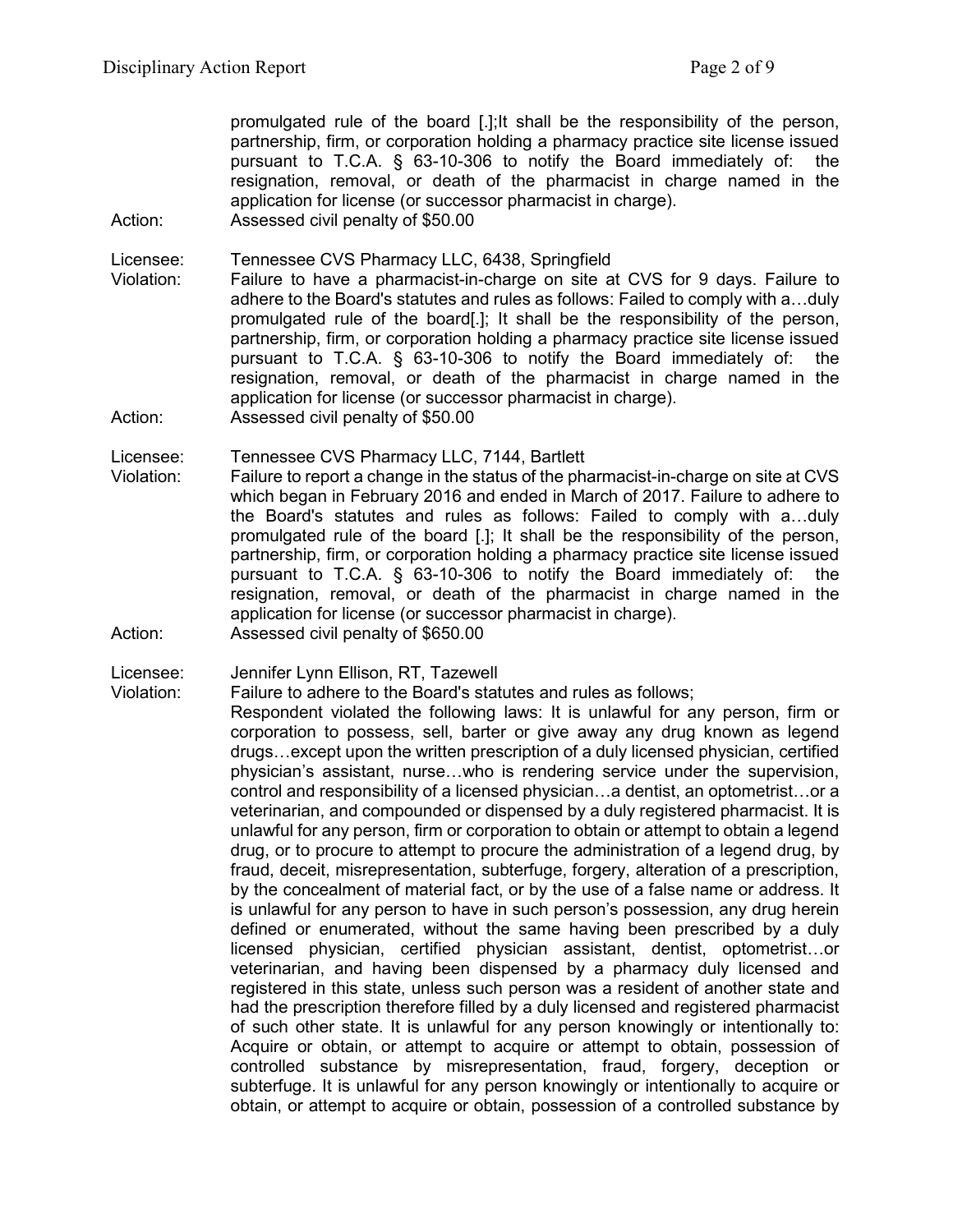misrepresentation, fraud, forgery, deception, or subterfuge or in violation of § 39- 14-150. Engaging in conduct prohibited or made unlawful by any of the provisions of parts 2-5 of this chapter or any other laws of the state or of the United States relating to drugs or to the practice of pharmacy. Been guilty of dishonorable, immoral, unethical or unprofessional conduct.

Action: Voluntary surrendered (same as revocation)

Licensee: Christopher Shawn Gilbert, D.PH., Germantown

- Violation: Guilty of a misfill when the incorrect strength of clindamycin was dispensed and a misfill occurred when the incorrect strength of morphine sulfate was dispensed. Failure to adhere to the Board's statutes and rules as follows: Engaged in conduct prohibited or made unlawful by any of the provisions of parts 2-5 of this chapter or any other las of the state or of the United States relating to drugs or to the practice of pharmacy; and all medical and prescription orders shall be compounded and dispensed in strict conformity with any direction of the prescriber.
- Action: Submit to the TN Board of Pharmacy a root cause analysis for both misfills. Provide to the TN Board of Pharmacy a corrective plan of action; and submit to two additional Board inspections in a period of 6 months from the date of the Order. Assessed civil penalty of \$2,000.00 plus costs not to exceed \$1,000.00

Licensee: Kelsey Louise Gordon, RT, Memphis

Violation: Failure to adhere to the Board's statutes and rules as follows;

It is unlawful for any person, firm or corporation to possess, sell, barter or give away any drug known as legend drugs…except upon the written prescription of a duly licensed physician, certified physician's assistant, nurse…who is rendering service under the supervision, control and responsibility of a licensed physician…a dentist, an optometrist…or a veterinarian, and compounded or dispensed by a duly registered pharmacist. It is unlawful for any person, firm or corporation to obtain or attempt to obtain a legend drug, or to procure to attempt to procure the administration of a legend drug, by fraud, deceit, misrepresentation, subterfuge, forgery, alteration of a prescription, by the concealment of material fact, or by the use of a false name or address. It is unlawful for any person to have in such person's possession, any drug herein defined or enumerated, without the same having been prescribed by a duly licensed physician, certified physician assistant, dentist, optometrist…or veterinarian, and having been dispensed by a pharmacy duly licensed and registered in this state, unless such person was a resident of another state and had the prescription therefore filled by a duly licensed and registered pharmacist of such other state. It is unlawful for any person knowingly or intentionally to: Acquire or obtain, or attempt to acquire or attempt to obtain, possession of controlled substance by misrepresentation, fraud, forgery, deception or subterfuge. Engaging in conduct prohibited or made unlawful by any of the provisions of parts 2-5 of this chapter or any other laws of the state or of the United States relating to drugs or to the practice of pharmacy. Been guilty of dishonorable, immoral, unethical or unprofessional conduct. Action: Voluntary surrendered (same as revocation)

Licensee: Brooke Nicole Henderson, RT, Lexington

Violation: Failure to adhere to the Board's statutes and rules as follows; Been convicted of a crime; Been convicted of violating any of the laws of this state or of the United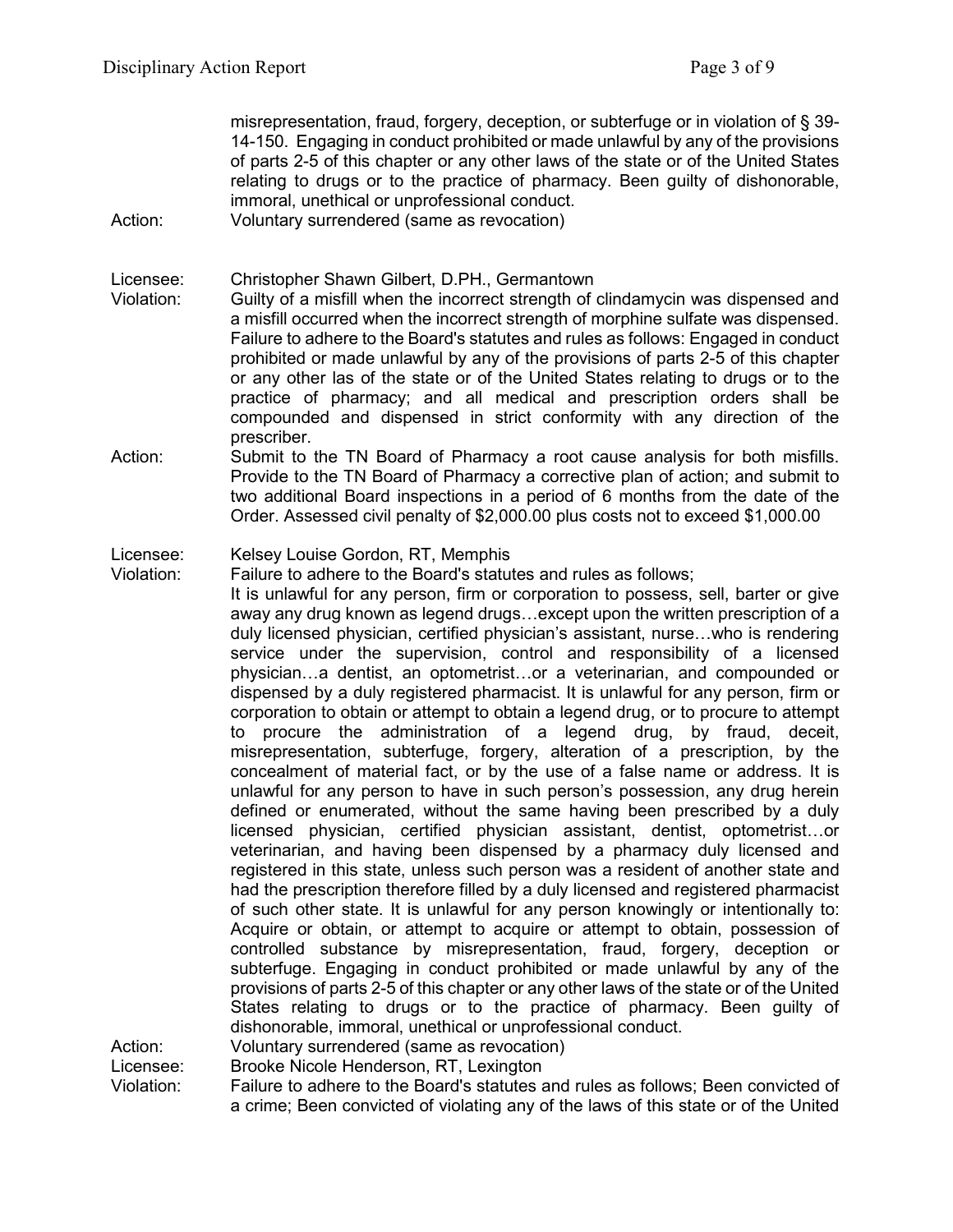States relating to drugs or to the practice of pharmacy; been guilty of dishonorable, immoral, unethical or unprofessional conduct Action: Voluntary surrendered (same as revocation)

- Licensee: Lori A. Pasternak, PT, Newport
- Violation: Failure to adhere to the Board's statutes and rules as follows; Been convicted of a crime; been guilty of dishonorable, immoral, unethical or unprofessional conduct Action: Voluntary surrendered (same as revocation)
- Licensee: Casey Smolak McIntyre, RT, Chattanooga

Failure to adhere to the Board's statutes and rules as follows;

It is unlawful for any person, firm or corporation to possess, sell, barter or give away any drug known as legend drugs…except upon the written prescription of a duly licensed physician, certified physician's assistant, nurse…who is rendering service under the supervision, control and responsibility of a licensed physician…a dentist, an optometrist…or a veterinarian, and compounded or dispensed by a duly registered pharmacist. It is unlawful for any person, firm or corporation to obtain or attempt to obtain a legend drug, or to procure to attempt to procure the administration of a legend drug, by fraud, deceit, misrepresentation, subterfuge, forgery, alteration of a prescription, by the concealment of material fact, or by the use of a false name or address. It is unlawful for any person to have in such person's possession, any drug herein defined or enumerated, without the same having been prescribed by a duly licensed physician, certified physician assistant, dentist, optometrist…or veterinarian, and having been dispensed by a pharmacy duly licensed and registered in this state, unless such person was a resident of another state and had the prescription therefore filled by a duly licensed and registered pharmacist of such other state. It is unlawful for any person knowingly or intentionally to: Acquire or obtain, or attempt to acquire or attempt to obtain, possession of controlled substance by misrepresentation, fraud, forgery, deception or subterfuge. Engaging in conduct prohibited or made unlawful by any of the provisions of parts 2-5 of this chapter or any other laws of the state or of the United States relating to drugs or to the practice of pharmacy. Been guilty of dishonorable, immoral, unethical or unprofessional conduct.

Action: Voluntary surrendered (same as revocation)

Licensee: Brittany N. Ricker, RT, Greeneville

Violation: Failure to adhere to the Board's statutes and rules as follows; It is unlawful for any person, firm or corporation to possess, sell, barter or give away any drug known as legend drugs…except upon the written prescription of a duly licensed physician, certified physician's assistant, nurse…who is rendering service under the supervision, control and responsibility of a licensed physician…a dentist, an optometrist…or a veterinarian, and compounded or dispensed by a duly registered pharmacist. It is unlawful for any person, firm or corporation to obtain or attempt to obtain a legend drug, or to procure to attempt to procure the administration of a legend drug, by fraud, deceit, misrepresentation, subterfuge, forgery, alteration of a prescription, by the concealment of material fact, or by the use of a false name or address. It is unlawful for any person to have in such person's possession, any drug herein defined or enumerated, without the same having been prescribed by a duly licensed physician, certified physician assistant,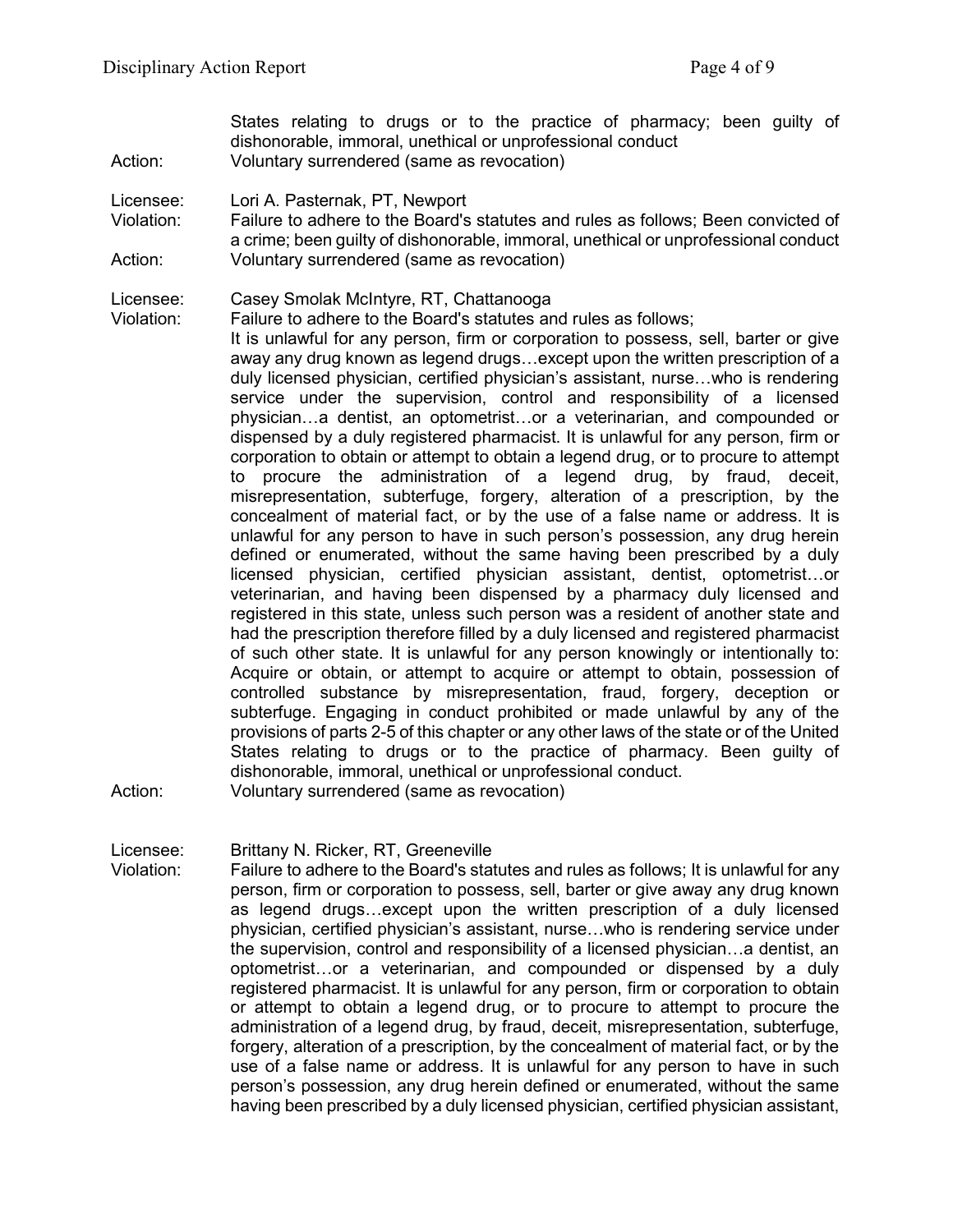dentist, optometrist…or veterinarian, and having been dispensed by a pharmacy duly licensed and registered in this state, unless such person was a resident of another state and had the prescription therefore filled by a duly licensed and registered pharmacist of such other state. It is unlawful for any person knowingly or intentionally to: Acquire or obtain, or attempt to acquire or attempt to obtain, possession of controlled substance by misrepresentation, fraud, forgery, deception or subterfuge. Engaging in conduct prohibited or made unlawful by any of the provisions of parts 2-5 of this chapter or any other laws of the state or of the United States relating to drugs or to the practice of pharmacy. Been guilty of dishonorable, immoral, unethical or unprofessional conduct.

Action: Voluntary surrendered (same as revocation)

### **BOARD OF LICENSED PROFESSIONAL COUNSELORS, LICENSED MARITAL AND FAMILY THERAPISTS, AND CLINICAL PASTORAL THERAPISTS**

- Licensee: Vanessa A. Londino, LPC, Antioch<br>Violation: Guilty of engaging in unprofessio
- Guilty of engaging in unprofessional conduct. Giving a professional opinion regarding mental status without having a counselor-patient relationship and not having performed an evaluation.
- Action: License placed on probation; assessed costs not to exceed \$1,000.00

#### **BOARD OF EXAMINERS IN PSYCHOLOGY**

| Licensee:<br>Jill I. Amos, Psychologist, Collierville |  |
|-------------------------------------------------------|--|
|-------------------------------------------------------|--|

- Violation: Failure to renew license timely, practiced with expired license
- Action: License reprimanded; assessed civil penalty of \$500.00 plus costs not to exceed \$3,000.00

### **BOARD OF RESPIRATORY THERAPISTS**

- Licensee: Earnest Bledsoe, Jr., CRT, St. Charles, Virginia
- Violation: Applicant for RRT licensure upgrade was previously found guilty of felony conviction of arson and failed to report felony conviction to the Board upon CRT licensure renewal.
- Action: Conditional RRT license granted.

### **BOARD OF VETERINARY MEDICAL EXAMINERS**

- Licensee: Cara Downing Angell, LVMT, Cottontown
- Violation: Failure to renew license timely, practiced with lapsed license
- Action: Agreed Citation; assessed civil penalty of \$400.00
- Licensee: Jennifer Darden, DVM, Sevierville
- Violation: Guilty of unprofessional and unethical conduct by the over use of metacam in a cat causing renal failure and euthanasia
- Action: Ordered 5 additional hours of continuing education; assessed civil penalty of \$500.00 plus costs not to exceed \$2,000.00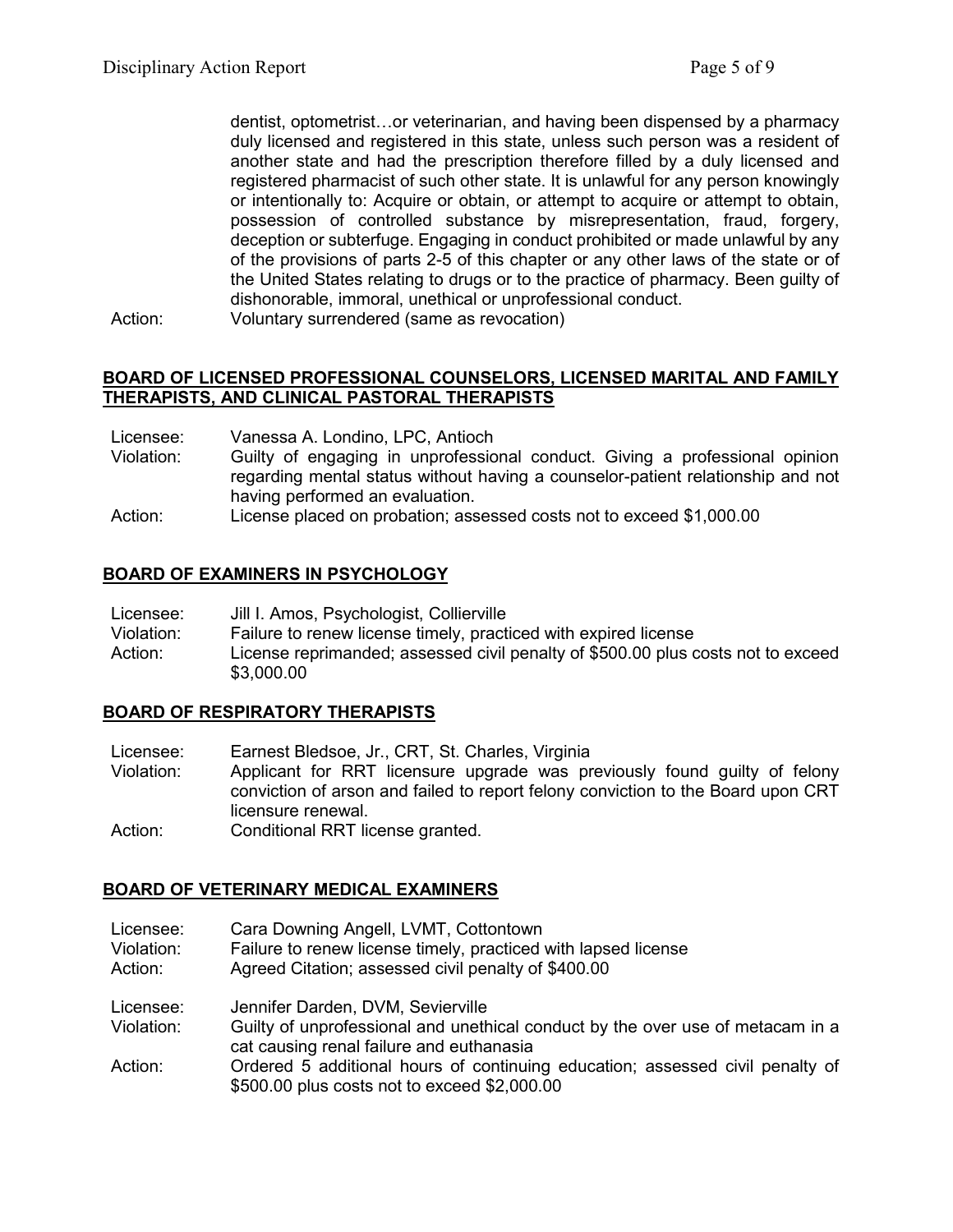| Licensee:<br>Violation:<br>Action: | Brandi A. Dukes, DVM, Seymour<br>Guilty of malpractice by mistaken removal of the prostate<br>License reprimanded; ordered 5 additional hours of continuing education;<br>assessed civil penalty of \$500.00 plus costs not to exceed \$2,000.00                                                                                                                                                                                                                                       |
|------------------------------------|----------------------------------------------------------------------------------------------------------------------------------------------------------------------------------------------------------------------------------------------------------------------------------------------------------------------------------------------------------------------------------------------------------------------------------------------------------------------------------------|
| Licensee:<br>Violation:<br>Action: | Jillian Faith Edwards, DVM, Southside<br>Failure to renew license timely, practiced with lapsed license<br>Agreed Citation; assessed civil penalty of \$100.00                                                                                                                                                                                                                                                                                                                         |
| Licensee:<br>Violation:<br>Action: | Franklin County Animal Control, Veterinary Facility<br>Failure to renew license timely, practiced with lapsed license<br>Agreed Citation; assessed civil penalty of \$400.00                                                                                                                                                                                                                                                                                                           |
| Licensee:<br>Violation:<br>Action: | John Marrow Frizzell, DVM, Nashville<br>Applicant obtained license to practice in May 1992; has not practiced as a<br>veterinarian from 1992-2018. Board will require Applicant to work under<br>supervision of a veterinarian licensed by the state for 6 months.<br>Conditional license granted.                                                                                                                                                                                     |
| Licensee:<br>Violation:            | Amanda Elizabeth Greer DVM, & James Anthony Greer, DVM, Greeneville<br>Guilty of operating Animals West Veterinary Hospital without applying for a<br>premises permit.                                                                                                                                                                                                                                                                                                                 |
| Action:                            | Assessed civil penalty of \$2,400.00 plus costs not to exceed \$1,000.00                                                                                                                                                                                                                                                                                                                                                                                                               |
| Licensee:<br>Violation:<br>Action: | Richard H. Harlow, DVM, Collegedale<br>Guilty of unprofessional conduct and engaging in acts of dishonesty which relate<br>to the practice of veterinary medicine by fraudulently taking steps to terminate the<br>existence of another veterinary clinic and registering his own business in its place.<br>Violated an Order of Protection and was found guilty of contempt of court.<br>License revoked; assessed civil penalty of \$3,500.00 plus costs not to exceed<br>\$5,000.00 |
| Licensee:<br>Violation:<br>Action: | Rachel Susan Howell, DVM, Bartlett<br>Failure to renew license timely, practiced with lapsed license<br>Agreed Citation; assessed civil penalty of \$300.00                                                                                                                                                                                                                                                                                                                            |
| Licensee:<br>Violation:<br>Action: | Jacob Paul Randolph, DVM, Franklin<br>Failure to renew license timely, practiced with lapsed license<br>Agreed Citation; assessed civil penalty of \$600.00                                                                                                                                                                                                                                                                                                                            |
| Licensee:<br>Violation:            | John T. Riddle, DVM, Athens<br>Guilty of prescribing excessive amounts of narcotic medications to veterinary<br>patients and failing to reflect the prescribing of the aforementioned narcotics.                                                                                                                                                                                                                                                                                       |
| Action:                            | License placed on probation; TN Professional Assistance Program evaluation<br>ordered; assessed costs of this cause.                                                                                                                                                                                                                                                                                                                                                                   |
| Licensee:<br>Violation:            | Jarrod M. Vancil, DVM, Nashville<br>Guilty of conduct reflecting unfavorably upon the profession of veterinary<br>medicine. Failed to administer the correct dosage of chemotherapy resulting in<br>euthanasia.                                                                                                                                                                                                                                                                        |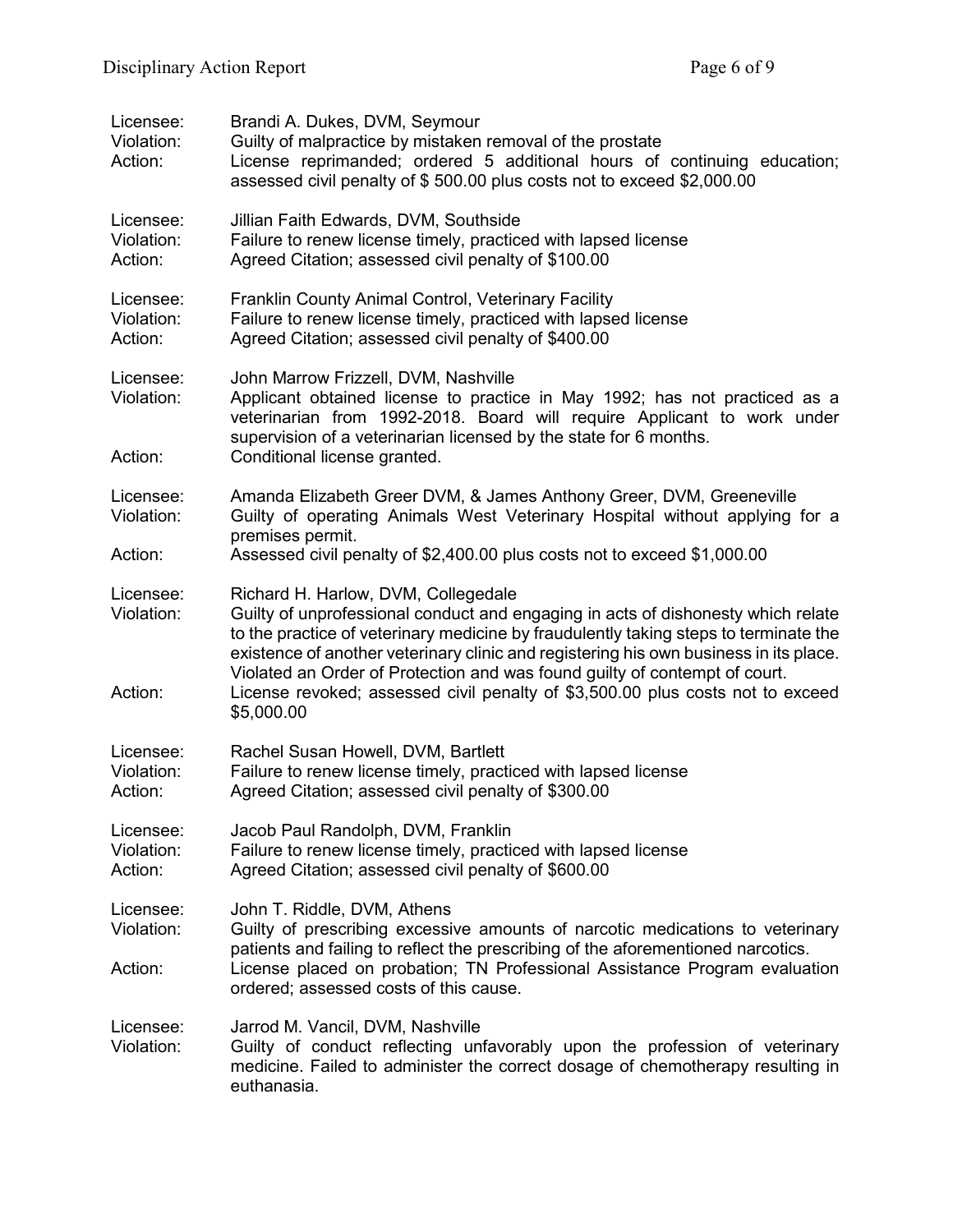Action: Respondent ordered to complete 5 additional hours of continuing education related to guidelines for prescribing medicine in veterinary practice; assessed civil penalty of \$500.00 plus the costs not to exceed \$2,000.00

Licensee: Veterinary Services of Murfreesboro, PLLC Veterinary Facility, Murfreesboro<br>Violation: Failure to renew license timely, practiced with lapsed license Violation: Failure to renew license timely, practiced with lapsed license<br>Action: Agreed Citation; assessed civil penalty of \$300.00 Agreed Citation; assessed civil penalty of \$300.00

### **ABUSE REGISTRY**

| Name:       | <b>Brent Michael Rees</b>     |
|-------------|-------------------------------|
| Abuse:      | Neglect                       |
| Profession: | <b>Not Provided</b>           |
| Name:       | Angela Marie Lee              |
| Abuse:      | Misappropriation              |
| Profession: | CNA (Revoked)                 |
| Name:       | Jennifer Lynn Shakespeare     |
| Abuse:      | <b>Financial Exploitation</b> |
| Profession: | Caregiver                     |
| Name:       | <b>Cynthia Picklesimer</b>    |
| Abuse:      | Neglect                       |
| Profession: | LPN                           |
| Name:       | <b>Larry Powell</b>           |
| Abuse:      | <b>Physical/Mental</b>        |
| Profession: | <b>Direct Support Staff</b>   |
| Name:       | Diantha Woods                 |
| Abuse:      | Neglect                       |
| Profession: | <b>Direct Support Staff</b>   |
| Name:       | Cierra Lax                    |
| Abuse:      | Physical/Neglect              |
| Profession: | Psychiatric Technician        |
| Name:       | Leslie Marshall               |
| Abuse:      | Sexual                        |
| Profession: | Caregiver                     |
| Name:       | Lametria Wright               |
| Abuse:      | Misappropriation              |
| Profession: | Caregiver                     |
| Name:       | Dakota Austin Byrge           |
| Abuse:      | Theft/Misappropriation        |
| Profession: | <b>Not Provided</b>           |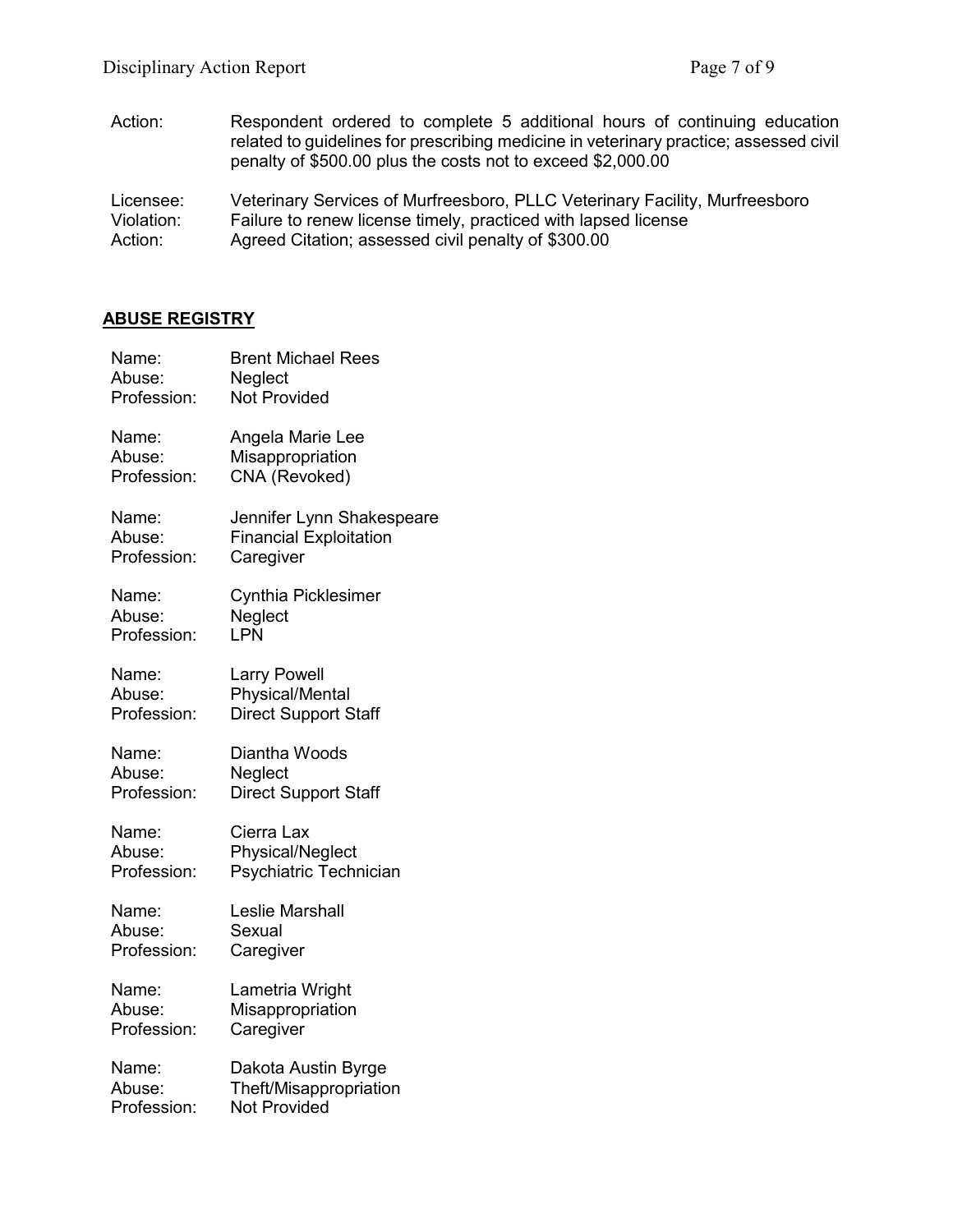| Name:       | <b>Clarissa Turner</b>      |
|-------------|-----------------------------|
| Abuse:      | Physical/Neglect            |
| Profession: | <b>Direct Support Staff</b> |
| Name:       | Christine Jarnagin          |
| Abuse:      | Misappropriation            |
| Profession: | CNA (Revoked)               |
| Name:       | Laken Bailey                |
| Abuse:      | Sexual                      |
| Profession: | Caregiver                   |
| Name:       | Shaneka Nelson              |
| Abuse:      | Physical                    |
| Profession: | <b>Resident Aide</b>        |
| Name:       | <b>Harold White</b>         |
| Abuse:      | Physical                    |
| Profession: | <b>Psychiatric Tech</b>     |
| Name:       | <b>Brandy McCants</b>       |
| Abuse:      | Misappropriation            |
| Profession: | Caregiver                   |
| Name:       | <b>Robert Operia</b>        |
| Abuse:      | Physical                    |
| Profession: | <b>Direct Support Staff</b> |
| Name:       | <b>Cory Murriel</b>         |
| Abuse:      | Physical/Emotional/Neglect  |
| Profession: | <b>Direct Support Staff</b> |
| Name:       | Nancy Ann Brady             |
| Abuse:      | Physical                    |
| Profession: | <b>Direct Support Staff</b> |
| Name:       | <b>Aliou Diouf</b>          |
| Abuse:      | Physical/Neglect            |
| Profession: | <b>Direct Support Staff</b> |
| Name:       | Domicka Kelly               |
| Abuse:      | Neglect                     |
| Profession: | <b>Direct Support Staff</b> |
| Name:       | <b>Joy Sanderfer</b>        |
| Abuse:      | Neglect                     |
| Profession: | <b>Direct Support Staff</b> |
| Name:       | <b>Whittney Griffin</b>     |
| Abuse:      | Physical                    |